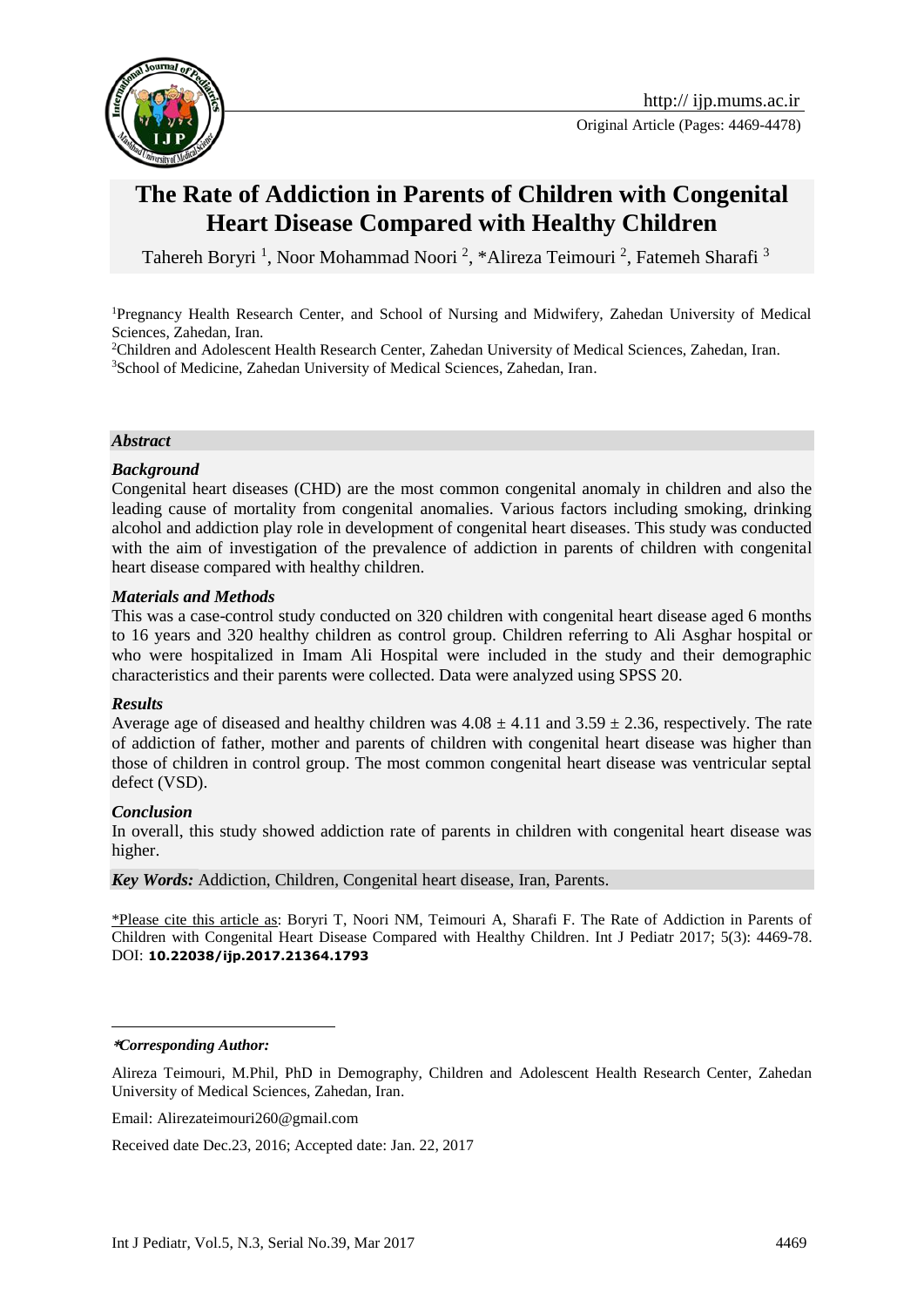# **1- INTRODUCTION**

 Congenital Heart Diseases (CHDs) are the common and major diseases (1), included one third of congenital diseases (2). These diseases occur due to several reasons (1), so that genetic and environmental factors are contributed to the development, and some other environmental causes are diabetes, maternal obesity, smoking and alcohol (3).

These diseases can also being a cause of growth delay in children (4); and they are the most highlighted set of top three causes of death in children (3). Therefore, to reduce the incidences of these diseases launches such as promotion in pregnancy care and improving maternal health are required (1). The highest prevalence of CHD reported in Asia ( 9.3 per 1,000 live births), while the observed prevalence are 8.2 and 6.9 in 1000 live births in European countries, and in North America respectively (2,5). In a retro-spective study has been shown that the prevalence of CHD was 8.9 to 11.2 in 1000 live births from 2004 to 2012 in northern areas of Iran (6). A few years back the prevalence was 12-30 in 1000 live births in Khuzestan province of the country, Iran, during 1998- 2007 (7). Addiction is a chronic behavioral disorder that observed with forced need to use opioids and inability to control their consumption and accompanied with anxiety and withdrawal of the absence of consumption  $(8)$ .

The prevalence of opioid addiction in pregnant women is 0.5% in Iran (9), and about 5 folds less than general women population in USA (10). About 37% of general American populations are smoking, when this percentage is 12% in pregnant women (11). Despite of efforts to reduce drug abuse, an increasing trend is observing in drug use and addiction, so that it has been became a major health problem in all societies. In fact, the main cause addiction and increasing the addicted number is that opioids are easy

access (11). Using Cocaine alone or in combination with oth-er addictive substances can cause much impairment such as somatic, psychological and developmental fetus during pregnancy as well as the cardiovascular abnormalities (12).

Studies have shown that abusing nicotine during pregnancy even low-dose can cause an interfere in the process of embryo developmental (13), and smoking causes intrauterine fetal death at a ratio of one in five American pregnancies (11). Disorders due to opioid addiction have become a major health problem (14), and one of the worrying aspects is an influence on growth and development in the fetus of addicted mothers. For example, morphine is a substance with high potential to cross the placenta and affect tissues develop-pment especially cardiovascular disorders (15).

Maternal opioid consumption caused an increase in fetal and infant mortality, low birth weight and premature delivery (9). The majority of addicted mothers are in the reproductive age group (14), and these mothers are most vulnerable, because they frequently have non-planned pregn-ancies and adverse pregnancy that have many complications for the mothers and embryos (16). A study to determine the relationship between opioid use and the incidence of CHD showed that parental addiction rate was 6.5% in children with CHD compared with 2% in control (17). More chance of having congenital anomalies have been reported in children with addicted mothers than controls. Considering the high prevalence of addiction in Iran, especially in Sistan and Baluchestan province, and with respect to the role of addiction in the incidence of congenital heart disease, this study aimed to investigate the prevalence of addiction in parents of children with CHD compared with healthy children.

#### **2- MATERIALS AND METHODS**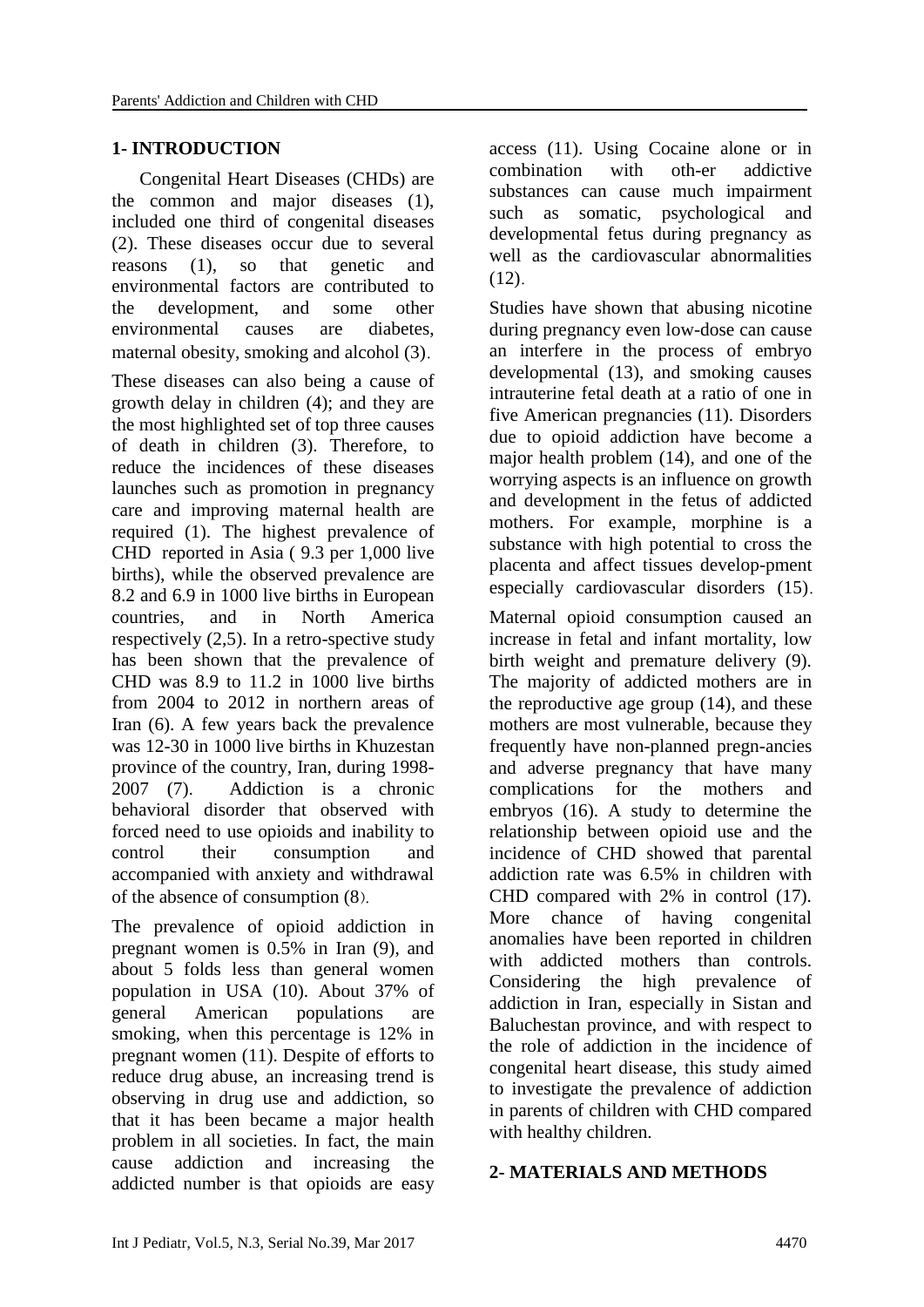# **2-1. Method**

 This case-control study was conducted on 640 children with equal ratio. Sampling was randomly collected from those children with CHD that were diagnosed by echocardiography and from those that referred to the hospital for routine check-up. The samples collection was hospital base so that, both case and control participants were from Ali Asghar and Ali Ibne Abitaleb hospitals in Zahedan, Iran. Cases were matched randomly to children with non-drug-dependent mothers (controls). The participant's age ranged from 6 months to 16 years. Selected participants were asked to fill out an easy question sheet related to demographic information and information about their parents' drug possession.

# **2-2. Sampling method**

Accordance with the following formulae the sample size calculated,

$$
n = \left(\frac{r+1}{r}\right) \frac{(\bar{p})(1-\bar{p})(Z_{\beta} + Z_{\alpha/2})^2}{(p_1 - p_2)^2}
$$

Where:  $P_1$  parents addiction prevalence with CHD children  $(6.5\%)$ . P<sub>2</sub> parents addiction prevalence with healthy children (2%).  $Z_{\alpha} = 1.96$ ,  $Z_{\beta} = 0.84$  and r=1:1.

Applying the formulae with the mentioned values for the major parameters resulted 640 samples with equal ration in case and control.

# **2-3. Ethical consideration**

The study as a MD thesis was approved by the institutional review board and research committee of the Zahedan University of Medical Science.

#### **2-4. Statistical Analysis**

SPSS version 22.0 (SPSS Inc., Chicago, IL, USA) were used for analysis. Metric parameters were compared using independent t-test. Contingency coefficient testing was used for non-metric

parameters. P-value  $< 0.05$  was considered statistically significant.

### **3- RESULTS**

 In the present study sex distribution of participants' accordance with case-control, addicted mother, fathers or parents have shown in the **Table.1**. The table showed that from 640 participants, 48.1% were boys. From those children with addicted mother, 45.2% were boys. From those children with addicted father, 49.2% were boys. From those children with addicted parents, 46.2% were boys. The sex distribution was similar in all mentioned factors (P>0.05). Participants' weight were similar in groups made of case-control, addicted mothers, fathers or parents (P>0.05). Same trends can be observed for age, gestation. But the birth weight of participant was different accordance with addicted mothers or parents classifications; so that for those who their mothers or parents were addicted, mean birth weight was lower (2.79±0.22 vs. 2.71±0.12 in both factors). These variations were significant (t=  $4.095$ , P<0.001) and (t= 3.716, P<0.001) in addicted mothers or parents, respectively (**Table.2**).

**Table.3** showed the various relationships between case-control and addicted mothers, addicted fathers or addicted parents. In this table observed that groups of participant (case and controls), had a strong and significant relationship with addicted mothers (Contingency Coefficient  $= 0.174$ , P<0.000), fathers (contingency coefficient  $=0.230$ , P<0.0000 or parents (contingency coefficient  $=0.161$ ,  $P<0.000$ ).

**Table.4** showed the Congenital Heart Defects distribution in children accordance with their addicted mother, father or parents. From the table observed that most of the children with CHD had ventricular septal defect (VSD) (60%), when their mothers were addicted. The frequencies were followed by atrial septal defect (ASD) (11%) in these children.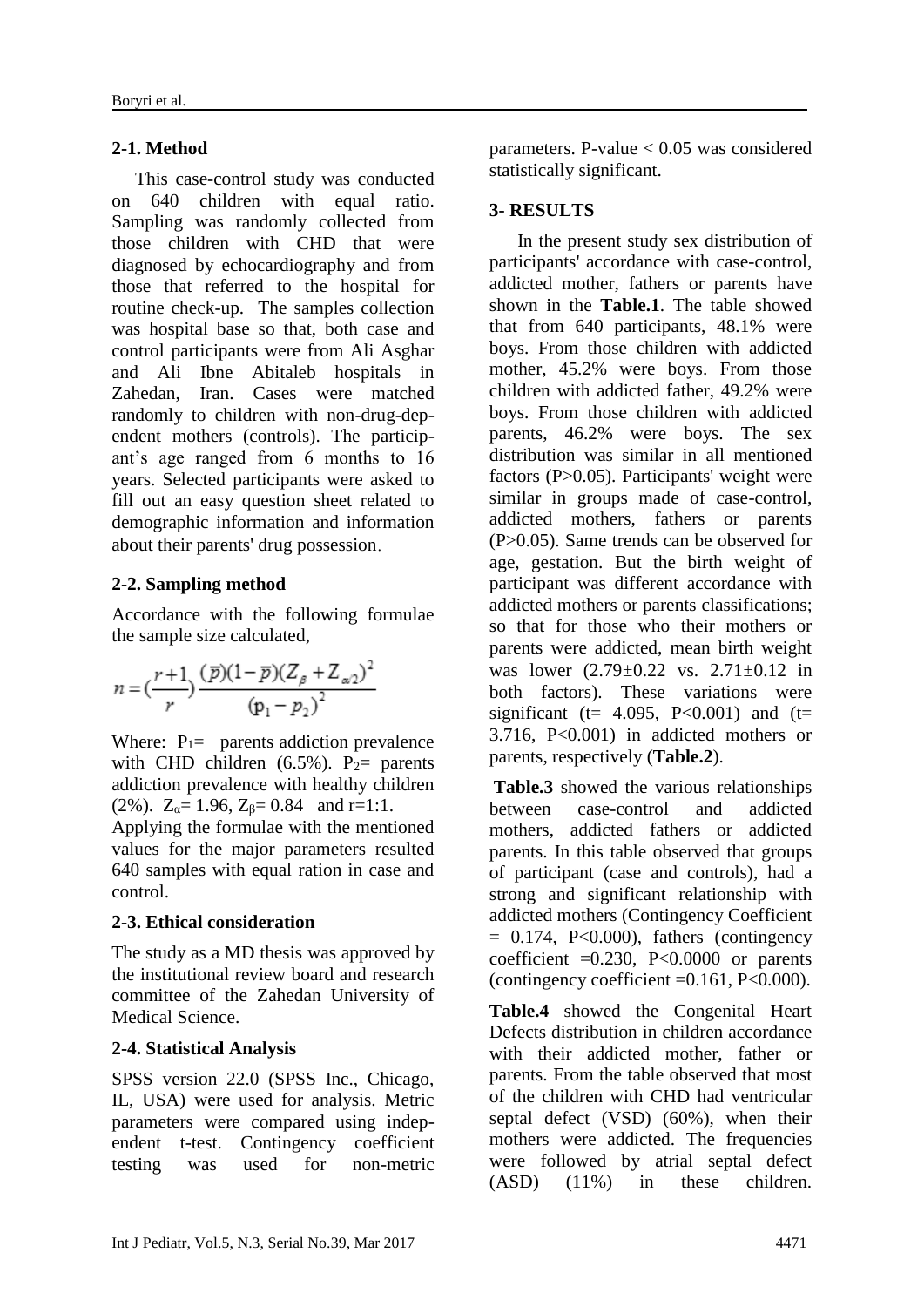Considering CHD children with addicted father, VSD was the major heart defect (63%) and followed by ADS (9%) and tetralogy of fallot (TF) (9%). The tabled

showed that CHD children with parents' addiction mostly had VSD (66%) and followed with the defect of ASD (9%).

**Table-1**: The Sex distribution of participants' accordance with case-control, addicted Mother, Fathers or Parents

| Factors and their options |                |         | Gender            |                   | Total            | Contingency<br>Coefficient | P-value |  |
|---------------------------|----------------|---------|-------------------|-------------------|------------------|----------------------------|---------|--|
|                           |                |         | Girls             | <b>Boys</b>       |                  |                            |         |  |
|                           | Case           | Number  | 164               | 156               | 320              |                            |         |  |
| Groups                    |                | Percent | $\overline{51.3}$ | 48.8              | 100.0            |                            |         |  |
|                           | Control        | Number  | 144               | $\overline{176}$  | 320              | 0.062                      | 0.114   |  |
|                           |                | Percent | 45.0              | $\overline{55.0}$ | $\overline{100}$ |                            |         |  |
| Total                     |                | Number  | Number            | 332               | 640              |                            |         |  |
|                           |                | Percent | Percent           | 51.9%             | 100              |                            |         |  |
|                           | N <sub>o</sub> | Number  | 289               | 309               | 598              |                            |         |  |
| Mother addiction          |                | Percent | 48.3              | 51.7              | 100              |                            |         |  |
|                           | Yes            | Number  | $\overline{19}$   | $\overline{23}$   | 42               | 0.015                      | 0.698   |  |
|                           |                | Percent | 45.2              | 54.8              | 100              |                            |         |  |
| Total                     |                | Number  | Number            | 332               | 640              |                            |         |  |
|                           |                | Percent | Percent           | $\overline{51.9}$ | 100              |                            |         |  |
|                           | N <sub>o</sub> | Number  | 277               | 300               | 577              |                            |         |  |
| Father                    |                | Percent | 48.0              | 52.0              | 100              |                            |         |  |
| addiction                 | Yes            | Number  | $\overline{31}$   | 32                | 63               | 0.007                      | 0.856   |  |
|                           |                | Percent | 49.2              | 50.8              | $\overline{100}$ |                            |         |  |
| Total                     |                | Number  | 308               | 332               | 640              |                            |         |  |
|                           |                | Percent | 48.1              | 51.9              | 100              |                            |         |  |
|                           | No             | Number  | 290               | 311               | 601              |                            |         |  |
| Parent                    |                | percent | 48.3              | $\overline{51.7}$ | 100              |                            |         |  |
| addiction                 | Yes            | Number  | 18                | 21                | 39               | 0.01                       | 0.799   |  |
|                           |                | Percent | 46.2              | 53.8              | 100              |                            |         |  |
| Total                     |                | Number  | 308               | 332               | 640              |                            |         |  |
|                           |                | Percent | 48.1              | 51.9              | 100              |                            |         |  |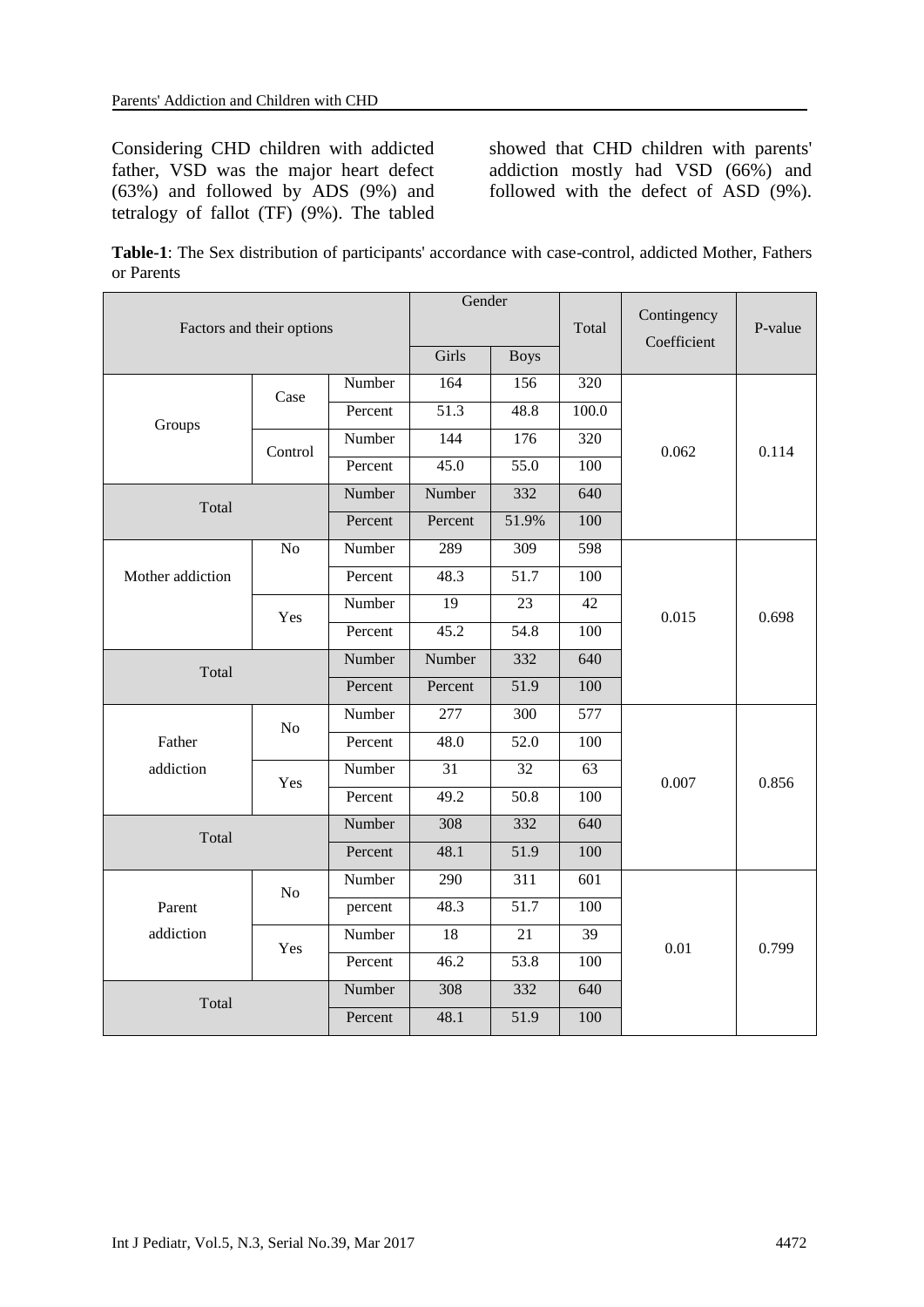|                 | Table-2: Independent t-test results for differences in case-control, Mother, Father and Parental      |  |  |  |  |  |  |
|-----------------|-------------------------------------------------------------------------------------------------------|--|--|--|--|--|--|
|                 | addiction based on the factors of birth and at study time weight, gestational, mother and child's age |  |  |  |  |  |  |
| and birth order |                                                                                                       |  |  |  |  |  |  |

| Variables              | Groups                  | Mean    | <b>SD</b>      | t-test   | P- value |  |
|------------------------|-------------------------|---------|----------------|----------|----------|--|
|                        | Case                    | 14.4859 | 10.19157       |          |          |  |
| Weight (kg)            | Control                 | 15.3400 | 8.95336        | $-1.126$ | 0.261    |  |
|                        | Case                    | 4.0727  | 4.16100        |          |          |  |
| Child age (year)       | Control                 | 3.6118  | 2.43226        | 1.71     | 0.088    |  |
|                        | Case                    | 28.075  | 24.560         |          |          |  |
| Mother age (year)      | Control                 | 25.728  | 3.53           | 1.69     | 0.092    |  |
|                        | Case                    | 37.89   | 2.07           |          |          |  |
| Gestational age (week) | Control                 | 37.8250 | 2.37159        | 0.373    | 0.71     |  |
|                        | Case                    | 2.7556  | .19548         |          |          |  |
| Birth weight (gr)      | Control                 | 2.8140  | .23342         | $-3.43$  | < 0.001  |  |
|                        | Case                    | 2.7531  | 1.60475        |          |          |  |
| Birth order            | Control                 | 2.1875  | .83937         | 5.587    | < 0.001  |  |
| Variables              | Mother addiction        | Mean    | <b>SD</b>      | t-test   | P-value  |  |
|                        | No                      | 14.9612 | 9.65649        |          |          |  |
| Weight (kg)            | Yes                     | 14.2262 | 8.74068        | 0.48     | 0.632    |  |
|                        | No                      | 3.8212  | 3.36777        |          |          |  |
| Age                    | Yes                     | 4.1429  | 4.03987        | $-0.59$  | 0.555    |  |
|                        | No                      | 37.8462 | 2.30208        |          |          |  |
| Gestational age (Week) | Yes                     | 38.0238 | .15430         | $-0.5$   | 0.617    |  |
|                        | Yes                     | 38.0238 | .15430         |          |          |  |
| Birth weight(gr)       | No                      | 2.7903  | .22145         | 4.095    | < 0.001  |  |
|                        | Yes                     | 2.7071  | .11769         |          |          |  |
|                        | No                      | 2.4599  | 1.27634        | $-0.761$ | 0.447    |  |
| Birth order            | Yes                     | 2.6190  | 1.73841        |          |          |  |
| Variables              | <b>Father Addiction</b> | Mean    | <b>SD</b>      | t-test   | P-value  |  |
|                        | No                      | 15.0000 | 9.65953        | 0.694    | 0.488    |  |
| Weight (kg)            | Yes                     | 14.1159 | 9.01036        |          |          |  |
|                        | No                      | 3.8086  | 3.32312        |          |          |  |
| Age (year)             | Yes                     | 4.1508  | 4.16750        | $-0.755$ | 0.45     |  |
|                        | No                      | 37.8406 | 2.34348        |          |          |  |
| Gestational age (Week) | Yes                     | 38.0159 | .12599         | $-0.593$ | 0.553    |  |
|                        | No                      | 2.7889  | .22096         |          |          |  |
| Birth weight $(gr)$    | Yes                     | 2.7476  | .17493         | 1.727    | 0.088    |  |
|                        | No                      | 2.4437  | 1.25860        |          |          |  |
| Birth order            | Yes                     | 2.7143  | 1.70794        | $-1.558$ | 0.12     |  |
| Variables              | Parents' Addiction      | Mean    | SD <sub></sub> | t-test   | P-value  |  |
|                        | No                      | 14.9181 | 9.65189        |          |          |  |
| Weight (kg)            | Yes                     | 14.8333 | 8.77638        | 0.053    | 0.957    |  |
|                        | No                      | 3.8054  | 3.36674        |          |          |  |
| Age                    | Yes                     | 4.4103  | 4.07152        | $-1.073$ | 0.248    |  |
|                        | No                      | 37.8469 | 2.29634        |          |          |  |
| Gestational age (Week) | Yes                     | 38.0256 | .16013         | $-0.486$ | 0.627    |  |
|                        | No                      | 2.7897  | .22109         |          |          |  |
| Birth weight (gr)      | Yes                     | 2.7103  | .12095         | 3.7162   | < 0.001  |  |
| Birth order            | No                      | 2.4676  | 1.27907        |          |          |  |
|                        | Yes                     | 2.5128  | 1.74525        | $-0.209$ | 0.835    |  |

SD: Standard deviation.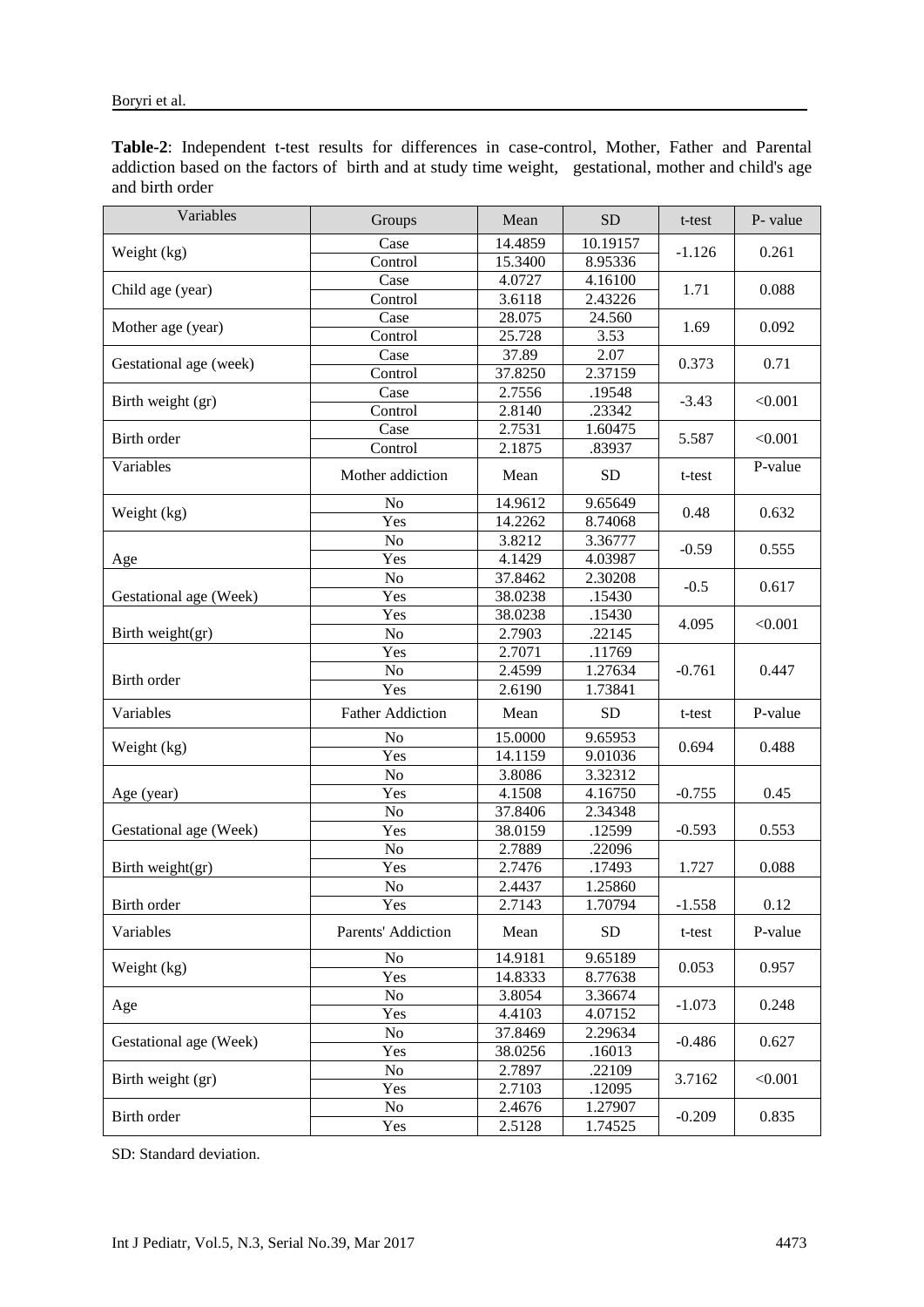| Factors                 |                |                                | Case   | Control   |           | Total     |        |  |  |  |
|-------------------------|----------------|--------------------------------|--------|-----------|-----------|-----------|--------|--|--|--|
|                         | Options        | $\%$<br>Frequency              |        | Frequency | $\%$      | Frequency | $\%$   |  |  |  |
| Addicted                | N <sub>0</sub> | 285                            | 89.1%  | 313       | 97.8%     | 598       | 93.4%  |  |  |  |
| Mothers                 | Yes            | 35                             | 10.9%  |           | 2.2%      | 42        | 6.6%   |  |  |  |
| Total                   |                | 320                            | 100.0% | 320       | 100.0%    | 640       | 100.0% |  |  |  |
|                         |                | Contingency Coefficient= 0.174 |        | P < 0.001 |           |           |        |  |  |  |
| <b>Addicted Fathers</b> | N <sub>0</sub> | 266                            | 83.1%  | 311       | 97.2%     | 577       | 90.2%  |  |  |  |
|                         | Yes            | 54                             | 16.9%  | 9         | 2.8%      | 63        | 9.8%   |  |  |  |
| Total                   |                | 320                            | 100.0% | 320       | 100.0%    | 640       | 100.0% |  |  |  |
|                         |                | Contingency Coefficient=0.230  |        |           | P < 0.001 |           |        |  |  |  |
| <b>Addicted Parents</b> | N <sub>0</sub> | 288                            | 90.0%  | 313       | 97.8%     | 601       | 93.9%  |  |  |  |
|                         | Yes            | 32                             | 10.0%  |           | 2.2%      | 39        | 6.1%   |  |  |  |
| Total                   |                | 320                            | 100.0% | 320       | 100.0%    | 640       | 100.0% |  |  |  |
|                         |                | Contingency Coefficient= 0.161 |        |           | P<0.001   |           |        |  |  |  |

**Table-3**: The Relationship between belonging groups and addicted mothers, addicted fathers or addicted parents

|                   | Table-4: Congenital Heart Defects distribution in children accordance with their addicted mother, |  |  |  |  |  |
|-------------------|---------------------------------------------------------------------------------------------------|--|--|--|--|--|
| father or parents |                                                                                                   |  |  |  |  |  |

|                                    | Mother Addiction |                  |                  |                  | <b>Father Addiction</b> |                |                |                  | <b>Parents Addiction</b> |                |                |                | Total          |                  |
|------------------------------------|------------------|------------------|------------------|------------------|-------------------------|----------------|----------------|------------------|--------------------------|----------------|----------------|----------------|----------------|------------------|
| <b>Congenital Heart</b><br>Defects |                  | N <sub>o</sub>   |                  | Yes              |                         | N <sub>o</sub> |                | Yes              |                          | No             |                | Yes            |                |                  |
|                                    | N                | $\%$             | $\overline{N}$   | $\%$             | N                       | $\%$           | N              | $\%$             | $\mathbf N$              | $\%$           | N              | $\%$           | $\mathbf N$    | $\%$             |
| <b>VSD</b>                         | 132              | 46               | 21               | 60               | 119                     | 45             | 34             | 63               | 132                      | 46             | 21             | 66             | 153            | 48               |
| <b>ASD</b>                         | 45               | 16               | $\overline{4}$   | 11               | 44                      | 17             | 5              | 9                | 46                       | 16             | 3              | 9              | 49             | 15               |
| $\overline{\text{TF}}$             | 22               | $\overline{8}$   | $\overline{2}$   | $\overline{6}$   | 19                      | $\overline{7}$ | $\overline{5}$ | 9                | 22                       | $\overline{8}$ | $\overline{2}$ | 6              | 24             | $\overline{8}$   |
| <b>PDA</b>                         | 34               | 12               | $\overline{2}$   | 6                | 34                      | 13             | $\overline{2}$ | 4                | 35                       | 12             | 1              | 3              | 36             | 11               |
| $ASD+VSD$                          | $\overline{7}$   | $\overline{2}$   | $\mathbf{1}$     | 3                | $\overline{7}$          | 3              | $\mathbf{1}$   | $\overline{2}$   | 8                        | 3              | $\Omega$       | $\theta$       | 8              | 3                |
| VSD+PDA                            | $\overline{2}$   | $\mathbf{1}$     | $\boldsymbol{0}$ | $\mathbf{0}$     | $\overline{2}$          | $\mathbf{1}$   | $\Omega$       | $\overline{0}$   | $\overline{2}$           | $\mathbf{1}$   | $\Omega$       | $\theta$       | $\overline{2}$ | $\mathbf{1}$     |
| <b>PS</b>                          | $\overline{2}$   | $\mathbf{1}$     | $\Omega$         | $\boldsymbol{0}$ | $\overline{2}$          | $\mathbf{1}$   | $\theta$       | $\Omega$         | $\overline{2}$           | $\mathbf{1}$   | $\Omega$       | $\Omega$       | $\overline{2}$ | $\mathbf{1}$     |
| ASD+PDA                            | 3                | $\mathbf{1}$     | $\boldsymbol{0}$ | $\boldsymbol{0}$ | 3                       | $\mathbf{1}$   | $\Omega$       | $\Omega$         | 3                        | $\mathbf{1}$   | $\Omega$       | $\Omega$       | 3              | 1                |
| $VSD+PS$                           | 3                | 1                | $\mathbf{0}$     | $\boldsymbol{0}$ | 3                       | 1              | $\Omega$       | $\boldsymbol{0}$ | 3                        | 1              | $\Omega$       | $\Omega$       | 3              | 1                |
| ASD+VSD+PDA                        | $\mathbf{1}$     | $\Omega$         | $\overline{2}$   | 6                | 1                       | $\Omega$       | $\overline{2}$ | $\overline{4}$   | $\mathbf{1}$             | $\overline{0}$ | $\overline{2}$ | 6              | 3              | $\mathbf{1}$     |
| PS                                 | 7                | $\overline{2}$   | $\mathbf{1}$     | $\overline{3}$   | 6                       | $\overline{2}$ | $\overline{2}$ | $\overline{4}$   | $\overline{7}$           | $\overline{2}$ | 1              | 3              | $\overline{8}$ | $\overline{3}$   |
| $ASD+PS$                           | 3                | $\mathbf{1}$     | $\boldsymbol{0}$ | $\mathbf{0}$     | 3                       | $\mathbf{1}$   | $\theta$       | $\Omega$         | 3                        | 1              | $\Omega$       | $\Omega$       | 3              | $\mathbf{1}$     |
| <b>DORV</b>                        | 3                | $\mathbf{1}$     | $\overline{0}$   | $\mathbf{0}$     | 3                       | $\mathbf{1}$   | $\theta$       | $\overline{0}$   | 3                        | $\mathbf{1}$   | $\Omega$       | $\overline{0}$ | 3              | 1                |
| <b>TGA</b>                         | 7                | $\overline{2}$   | $\overline{0}$   | $\overline{0}$   | 6                       | $\mathfrak{D}$ | 1              | $\mathfrak{D}$   | 7                        | $\overline{2}$ | $\Omega$       | $\Omega$       | $\overline{7}$ | $\overline{2}$   |
| <b>MR</b>                          | 3                | $\mathbf{1}$     | $\mathbf{1}$     | $\overline{3}$   | $\overline{3}$          | $\mathbf{1}$   | 1              | $\overline{2}$   | 3                        | $\mathbf{1}$   | 1              | 3              | $\overline{4}$ | $\mathbf{1}$     |
| <b>TR</b>                          | 4                | $\mathbf{1}$     | $\boldsymbol{0}$ | $\boldsymbol{0}$ | $\overline{4}$          | $\mathfrak{D}$ | $\Omega$       | $\overline{0}$   | $\overline{4}$           | $\mathbf{1}$   | $\Omega$       | $\Omega$       | $\overline{4}$ | $\mathbf{1}$     |
| <b>TAPVC</b>                       | 1                | $\boldsymbol{0}$ | $\boldsymbol{0}$ | $\boldsymbol{0}$ | 1                       | $\Omega$       | $\theta$       | $\Omega$         | $\mathbf{1}$             | $\Omega$       | $\Omega$       | $\Omega$       | 1              | $\boldsymbol{0}$ |
| CoA                                | $\overline{2}$   | $\mathbf{1}$     | $\boldsymbol{0}$ | $\mathbf{0}$     | $\overline{2}$          | 1              | $\theta$       | $\overline{0}$   | $\overline{2}$           | $\mathbf{1}$   | $\Omega$       | $\overline{0}$ | $\overline{2}$ | $\mathbf{1}$     |
| AS                                 | 4                | $\mathbf{1}$     | $\mathbf{1}$     | 3                | $\overline{4}$          | $\overline{2}$ | 1              | $\overline{2}$   | $\overline{4}$           | $\mathbf{1}$   | 1              | 3              | 5              | $\overline{2}$   |
| Total                              | 285              | 100              | 35               | 100              | 266                     | 100            | 54             | 100              | 288                      | 100            | 32             | 100            | 320            | 100              |
| Cyanotic                           | 33               | 12               | $\overline{2}$   | 6                | 29                      | 11             | 6              | 11               | 33                       | 11             | $\overline{2}$ | 6              | 35             | 11               |
| A cyanotic                         | 252              | 88               | 33               | 94               | 237                     | 89             | 48             | 89               | 255                      | 89             | 30             | 94             | 285            | 89               |

VSD: Ventricular Septal Defect; ASD: Atrial Septal Defect; TF: Tetralogy of Fallot; PDA: Patent Ductus Arteriosus; PS: Pulmonary stenosis; DORV: Double Outlet Right Ventricle; TGA: Transposition of Great Arteries; MR: Mitral Regurgitation; TR: Tricuspid Regurgitation; TAPVC: Total Anomalous Pulmonary Venus Connection; CoA: Coarctation of Aorta; AS: Aortic Stenosis.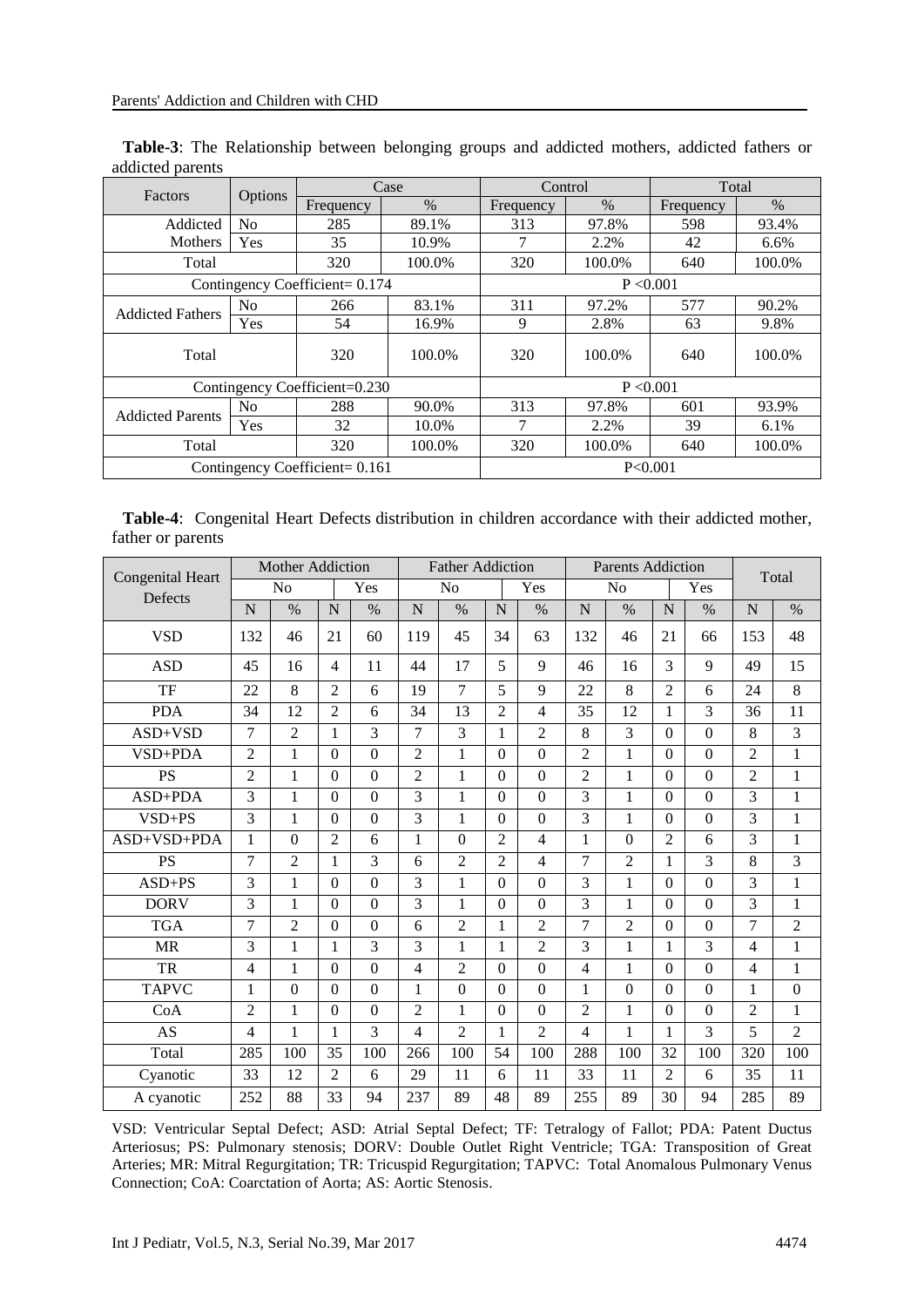### **4- DISCUSSION**

 In the present study more fathers were addicted compared mothers. The prevalence of addiction in parents was higher in CHD children. From the results, observed that most of the children with<br>CHD had VSD and then ASD CHD had VSD and then ASD. Considering CHD children with addicted father, VSD was the major heart defect and followed by ADS. CHDs are the most common congenital anomalies in infants and they are the leading causes of death. The average prevalence of opium addiction was 4 in 1000 adults aged 15-64 years in Europe which one third of them are women in childbearing age (18). During the last decade the prevalence of opioid addiction has been increased from 0.19% in 2000 to 0.58% in 2009 in America (19). Addiction in pregnant may causes fetal and maternal complications that mothers affected by psychological and physical disorders included of depression, anxiety and other mood disorders, hepatitis C (50% of intravenous drug users), infected with HIV (1-4% of drug injection) and fetal complications, including placental insufficiency developmental disorders and tissue growth, preterm delivery and low birth weight newborns with low Apgar scores and more  $(20)$ .

Opioids, particularly morphine as a main and effective material in opium is the most effective material that transferred in large amounts to the fetus through the placenta and accumulated in fetal tissues especially heart. Teratogenic effects of opium and its derivatives on cell proliferation have been proven in the first phase of pregnancy and probably have similar effects on other embryonic organs so that the cardiovascular organs are the most involved (21). On the other hand, several studies have shown the effects of drugs, especially opium on brain. Since heart and brain have a common embryonic origin in the cephalic fetal, and also separation of cushion endocardial cells from neural crest cells, can be proved that there probably are opium teratogenic effects on the heart (22).

In view of the above mentioned documents and also taking into account the effects of opioids, especially opium on migration and cell proliferation in the first 20 weeks of pregnancy, as well as their influence on cell differentiation can prove and demonstrate teratogenicity opium effect on the cardiovascular system (21). Given a rising prevalence of drug addiction in pregnant women and its consequences has been became this phenomenon a major health problem (20). According to the results of the present study numbers of patients children who their fathers were addicted were more than the number of patients' children who their mothers were addicted. Same trends observed in the control children.

These results were not in the same line with shahramian's results. Shahramian's reported that children with one addicted parent were lower than children who had both parents addicted (23). Saleh Gargari resulted that neonatal anomalies were considerably higher in neonates with addicted mothers than neonates with no addicted mothers. Many anomalies has been reported in neonates with addicted mothers such as clubfoot, micropenis, macrocephaly, cardiac anomalies, great tongue, limb anomalies, hypospadias and polydactyly (24).

The present study showed that the rate of congenital heart defects were more in children with addicted parents compared to their counterparts and as well revealed that the most rate of CHD was for children with fathers that consumed opium and followed by children who their mothers had this behavior disorder. Shahramian reported that rate of CHD was more in children with addicted mothers on eating and smoking opium (23). In CHD children, ventricular septal defects (VSD) were more frequent and followed by atrial septal defect (ASD).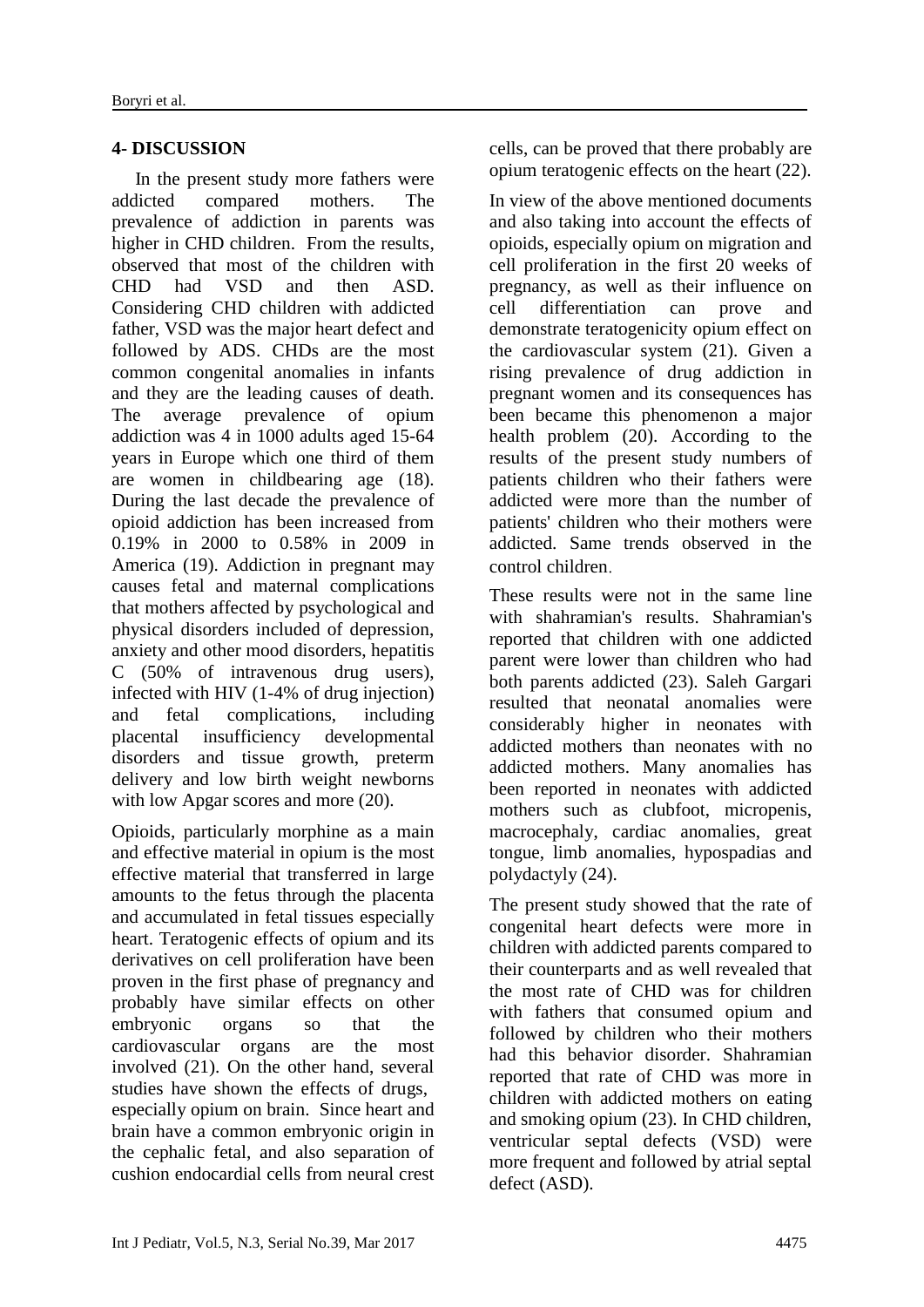These findings were consistent with Shahramian results, so that in their study the most common CHD was VSD.

Vucinovic demonstrated that in children with addicted mothers, the most common anomalies were ASD, Transposition of Great Arteries (TGA), and Hypoplastic Left Heart Syndrome (HLHS) (22). In the present study from all children with VSD, the majority had addicted father and more less had addicted mothers. From children with ASD, only a few had addicted mothers. From the present results revealed that the average weights of children with CHD were significantly lower than healthy children who indicate that CHD can lead to growth retardation and malnutrition.

Children with CHD are at risk of malnutrition due to inadequate energy, increase metabolism or both (25). Impaired in absorption can also play an important role in malnutrition in children with CHD.

A child with CHD goes to a reduction in receiving energy and increased in metabolic needs and consequently malnutrition and delayed in growth due increasing cardio-respiratory work, fatigue and loss of appetite, dyspnea, tachypnea, chronic hypoxia (26). It is shown that the developmental status of infants with CHD are strongly related to their growth, especially weight (27). In a study that conducted in Taiwan demonstrated that children with CHD in respect to height (52%) and weight (73%) had higher percent under the fifth percentile compared to control children (28). Vucinovic resulted that the risk of anomalies in children with addicted mothers was 4 times more than in children from non- addicted mothers (22), and Shahramian found this value as 10 times. The chance of this risk in our study approximately was similar to Saeeidi study.

# **4-1. Limitations of the study**

 Limitations of the study were retrospective design, as well as the case– control setting. None the less, by matching for maternal age in case and control, ethnicity, smoking status and mode of conception, we ruled out known confounding factors that have been shown to influence fetal heart rate.

# **5- CONCLUSION**

 Findings of the present study showed that the drug abuse in parents of CHD children was more than parents with healthy children. Birth weight of children was different accordance with their parents' addiction status. Those who their parents were addicted, mean birth weight was lower. Ventricular septal defect was the major heart defect in children who their parents were addicted. Given the high prevalence of addiction in this region of Iran and taking into account the role of addiction in the incidence of congenital heart disease, by trying to reduce the rate of addicted parents, can reduce the rate of children with congenital heart disease.

# **6- CONFLICT OF INTEREST:** None.

# **7- ACKNOWLEDGMENT**

The authors would like to pay their deep gratitude upon all parents and children for their honestly participation.

#### **8- REFERENCES**

1. Naghavi-Behzad M, Alizadeh M, Azami S, Foroughifar S, Ghasempour-Dabbaghi K, Karzad N, Ahadi HR, Naghavi-Behzad A. Risk factors of congenital heart diseases: A case-control study in Northwest Iran. Journal of cardiovascular and thoracic research 2013; 5(1):5.

2. van der Linde D, Konings EE, Slager MA, Witsenburg M, Helbing WA, Takkenberg JJ, Roos-Hesselink JW. Birth prevalence of congenital heart disease worldwide: a systematic review and meta-analysis. Journal of the American College of Cardiology. 2011; 58(21):2241-47.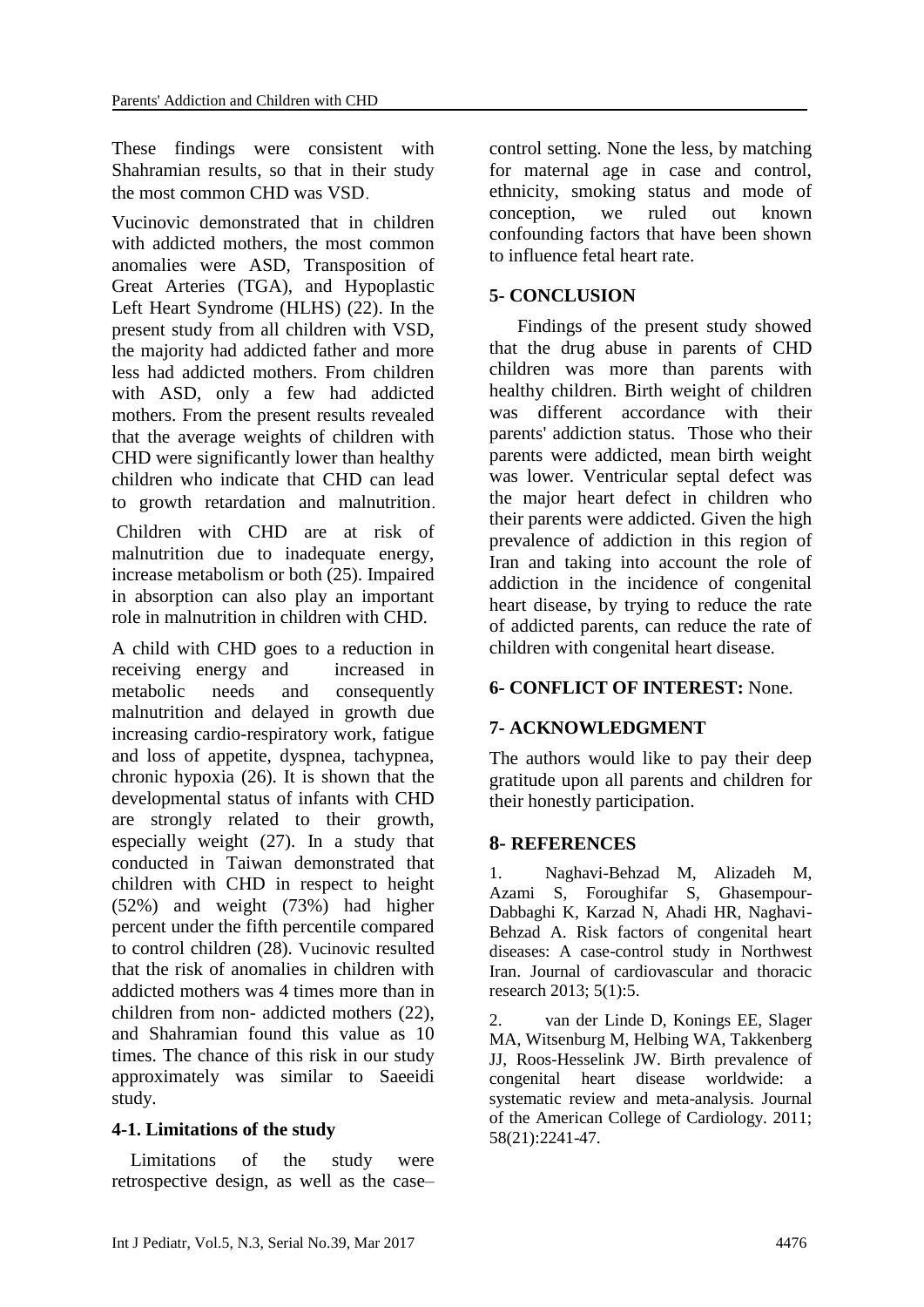3. Hugh D. Allen, DavidJ. Driscoll, Robert E. Shaddy, Timothy F. Feltes. Heart Disease in Infants,Children,and Adolescents Volume 1. Seven Edition. Wolters Kluwer. 2008. p.530- 35.

4. Mussatto KA, Hoffmann RG, Hoffman GM, Tweddell JS, Bear L, Cao Y, Brosig C. Risk and prevalence of developmental delay in young children with congenital heart disease. Pediatrics 2014; 133(3): e570-7.

5. Noori NM, Teimouri A, Boryri T, Risbaf Fakour S, Shahramian F. Incidence of Congenital Heart Diseases Anomalies in Newborns with Oral Clefts, Zahedan, Iran. International Journal of Pediatrics 2016; 4(9):3363-71.

6. Hossein MA, Kargar Maher MH, Afsharnia F, Dastgiri S. Prevalence of congenital anomalies: a community-based study in the Northwest of Iran. ISRN pediatrics 2014; 2014. Article ID 920940,

7. Rahim F, Ebadi A, Saki G, Remazani A. Prevalence of congenital heart disease in iran: a clinical study. J Med Sci. 2008; 8(6):547-2.

8. Koob GF, Volkow ND. Neurocircuitry of addiction. Neuropsychopharmacology 2010; 35(1):217-38.

9. Saleh Gargari S1, Fallahian M, Haghighi L, Hosseinnezhad-Yazdi M, Dashti E, Dolan K. Maternal and neonatal complications of substance abuse in Iranian pregnant women. Acta Med Iran 2012; 50(6):411-6.

10. Jansson LM, Velez M, Harrow C. The opioid exposed newborn: assessment and pharmacologic management. Journal of opioid management 2009; 5(1):47.

11. Compton WM, Thomas YF, Stinson FS, Grant BF. Prevalence, correlates, disability, and comorbidity of DSM-IV drug abuse and dependence in the United States: results from the national epidemiologic survey on alcohol and related conditions. Archives of general psychiatry 2007; 64(5):566-76.

12. Cain MA, Bornick P, Whiteman V. The maternal, fetal, and neonatal effects of cocaine exposure in pregnancy 2013; 56(1): 124-32.

13. Mizrak S, Turan V, Terek MC, Ercan G. The effect of long term nicotine exposure on nicotine addiction and fetal growth: Uzun surell nikotine maruzlyetin nikotin bagimliligina ve fetusun buyumesine etkisi. Journal of the Turkish German Gynecological Association 2012; 13(4):21-6.

14. Park EM, Meltzer-Brody S, Suzuki J. Evaluation and management of opioid dependence in pregnancy. [Psychosomatics.](https://www.ncbi.nlm.nih.gov/pubmed/22902085) 2012; 53(5):424-32.

15. Saberi Moghadam A, Sepehri G, Sheibani V, Haghpanah T, Divsalar K, Hajzadeh MA, Afarineshkhaki M. The effect of opium dependency of parent (s) on offspring's spatial learning & memory in adult male rats. Iranian journal of basic medical sciences 2013; 16(5):694-9.

16. Unger A, Metz V, Fischer G. Opioid dependent and pregnant: what are the best options for mothers and neonates? [Obstet](https://www.ncbi.nlm.nih.gov/pubmed/?term=16.%09Unger+A%2C+Metz+V%2C+Fischer+G.+Opioid+dependent+and+pregnant%3A+what+are+the+best)  [Gynecol Int.](https://www.ncbi.nlm.nih.gov/pubmed/?term=16.%09Unger+A%2C+Metz+V%2C+Fischer+G.+Opioid+dependent+and+pregnant%3A+what+are+the+best) 2012; 2012:195954.

17. Broussard CS, Rasmussen SA, Reefhuis J, Friedman JM, Jann MW, Riehle-Colarusso T, Honein MA. Maternal treatment with opioid analgesics and risk for birth defects. Am J Obstet Gynecol 2011; 204(4): 314: e1-11.

18. [Wurst KE,](https://www.ncbi.nlm.nih.gov/pubmed/?term=Wurst%20KE%5BAuthor%5D&cauthor=true&cauthor_uid=27679504) [Zedler BK,](https://www.ncbi.nlm.nih.gov/pubmed/?term=Zedler%20BK%5BAuthor%5D&cauthor=true&cauthor_uid=27679504) [Joyce AR,](https://www.ncbi.nlm.nih.gov/pubmed/?term=Joyce%20AR%5BAuthor%5D&cauthor=true&cauthor_uid=27679504) [Sasinowski M,](https://www.ncbi.nlm.nih.gov/pubmed/?term=Sasinowski%20M%5BAuthor%5D&cauthor=true&cauthor_uid=27679504) [Murrelle EL.](https://www.ncbi.nlm.nih.gov/pubmed/?term=Murrelle%20EL%5BAuthor%5D&cauthor=true&cauthor_uid=27679504) A Swedish Population-based Study of Adverse Birth Outcomes among Pregnant Women Treated with Buprenorphine or Methadone: Preliminary Findings. Subst Abuse 2016; 10: 89-97.

19. Elizabeth E. Krans, MD, MSc, Gerald Cochran, PhD, Debra L. Bogen, MD. Caring for opioid dependent pregnant women: prenatal and postpartum care considerations 2015; 58(2): 370–79.

20. Viteri OA, Soto EE, Bahado-Singh RO, Christensen CW, Chauhan SP, Sibai BM. Fetal anomalies and long-term effects associated with substance abuse in pregnancy: a literature review. American journal of perinatology 2015; 32(05):405-16.